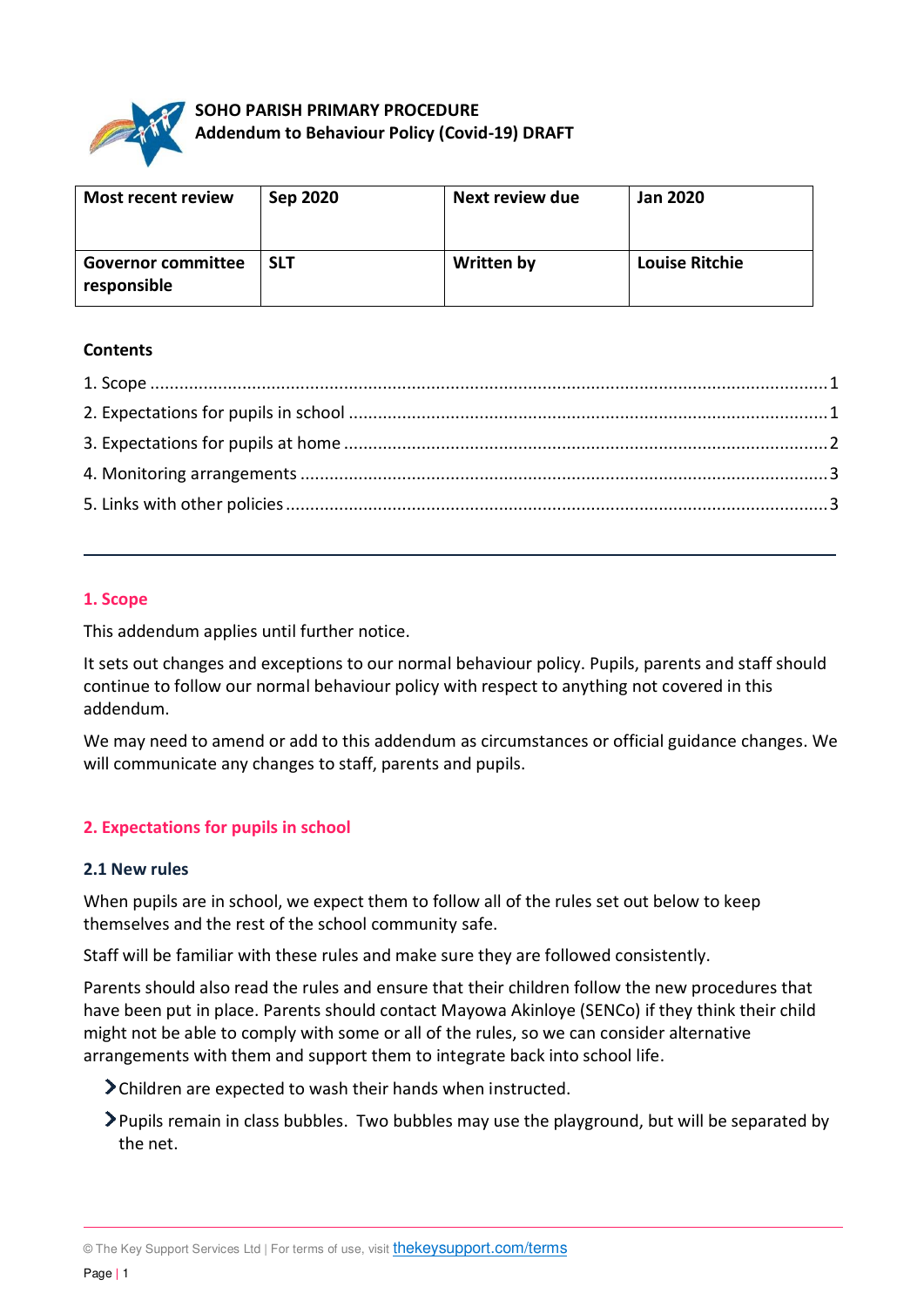- Children will rarely move around the school. Toilet trips will be no more than two pupils at a time and girls and boys will not be sent together. This will be co-ordinated between bubbles.
- Children will be reminded when sneezing or coughing to use tissues and dispose immediately ('catch it, bin it, kill it'). They will be reminded to avoid touching their mouth, nose and eyes with hands.
- Children will be reminded to tell an adult if they are experiencing symptoms of coronavirus (and reminded what these are – persistent cough, temperature, loss of sense of smell).
- School equipment will not be shared. Children will have their own pack of pens, pencils and other necessary stationery. Other equipment must be cleaned thoroughly if used by other children. Toys may be shared in reception and year 1, within the class bubble, but must be cleaned regularly.
- Class bubbles will usually have playtime alone. Where space is shared, clear division of 2m must be maintained.
- Children must only use toilets allocated to their bubble.
- Children will be instructed not to cough or spit at or towards any other person

## **2.2 Rewards and sanctions for following rules**

To help encourage pupils to follow the above rules, we will:

Offer praise and encouragement.

However, if pupils fail to follow these rules, we will:

Verbal warnings will be issued for failing to follow the above. Parents will be called and children may be sent home where rule breaking is persistent, deliberate or endangers others.

# **2.3 Changed rules**

<span id="page-1-0"></span>We are reverting back to our normal expectations for attendance (see attendance policy).

# **3. Expectations for pupils at home**

## **3.1 Remote learning rules**

If pupils are not in school, we expect them to follow all of the rules set out below.

Parents should also read the rules and ensure their children follow them. Parents should contact Mayowa Akinloye if they think their child might not be able to comply with some or all of the rules, so we can consider alternative arrangements with them and support them with their learning.

- $\geq$  Be contactable during required times
- Complete work to the deadline set by teachers
- Seek help if they need it, from teachers or teaching assistants

<sup>©</sup> The Key Support Services Ltd | [thekeysupport.com/terms](https://thekeysupport.com/terms-of-use)